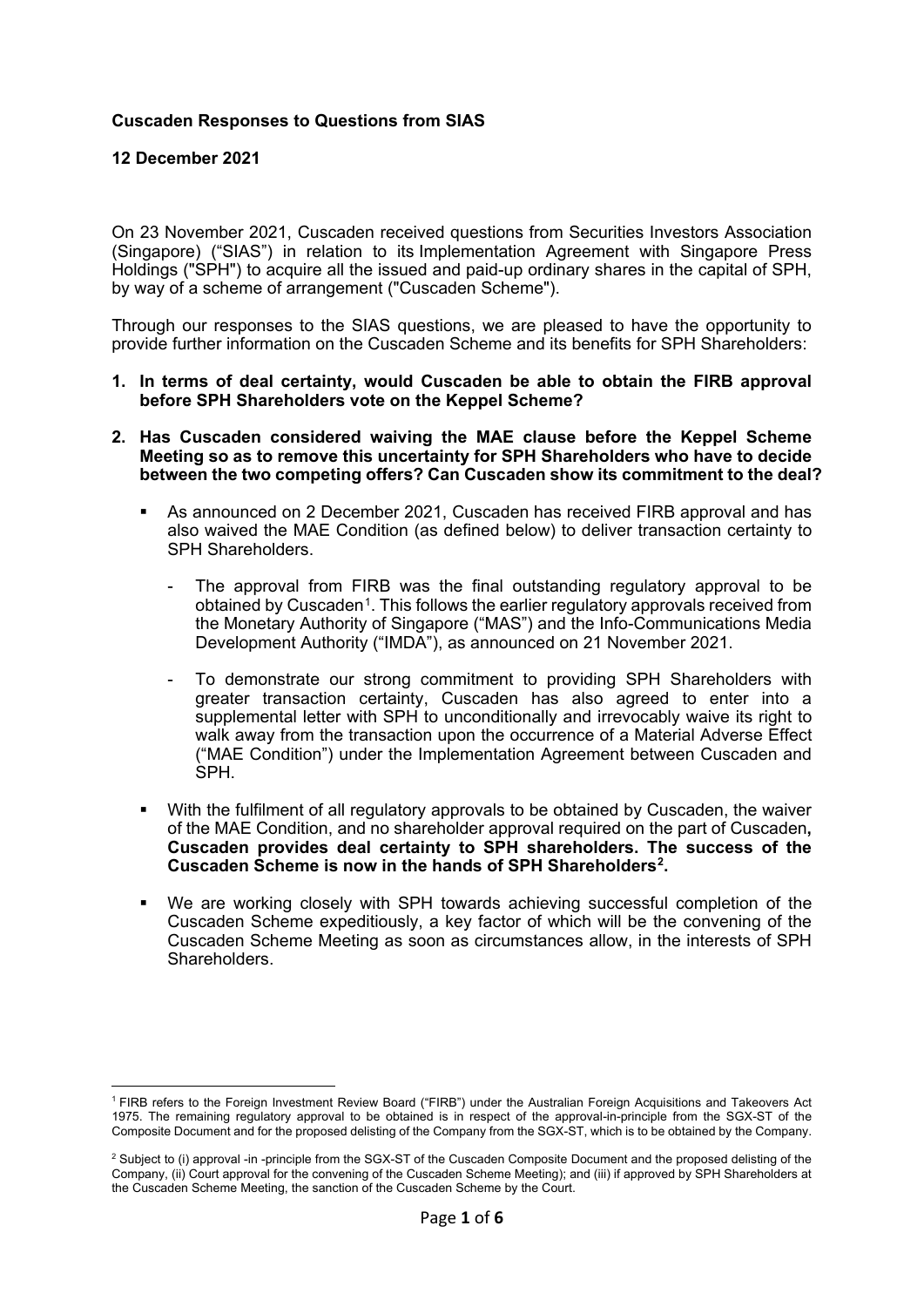# **3. Will Cuscaden be giving SPH Shareholders a further improved (and final) offer?**

 Due to regulations under the Singapore Code on Take-Overs and Mergers, we are unable to comment on queries pertaining to revisions (if any) of the offer price at this stage.

### **4. Given that Keppel and Cuscaden have bidded against each other for SPH, why should SPH Shareholders accept Cuscaden's offer for SPH at this juncture instead of keeping faith with the SPH board/management to crystallise value for shareholders?**

We believe that the Cuscaden Scheme, which offers both superior value and the highest cash component of any offer available to SPH Shareholders to date, provides an opportunity for SPH Shareholders to crystallise their investment in SPH at a compelling value.

## **Cuscaden Scheme is the outcome of a thorough strategic review carried out by SPH**

- As highlighted by SPH in its press releases of 2 August 2021 and 15 November 2021, among others, the SPH Board conducted a strategic review to unlock and maximise value for shareholders post-restructuring of the Media Business.
- This included a comprehensive review of the various strategic options, including maintaining the status quo, monetisation of certain assets, a partial sale or privatisation of SPH post-restructuring of the Media Business.
- The SPH Board had in its earlier press releases stated that based on the review, the privatisation of the entire company would be the preferred solution. It derives a better valuation outcome for all shareholders where a control premium is paid for the entire company.
- Based on SPH's announcements, this led the SPH Board and its advisers to conduct a thorough 2-stage process to solicit and evaluate proposals for SPH from more than 20 potentially interested parties.
- In its press release of 15 November 2021, SPH indicated that the Cuscaden Scheme is the outcome of this strategic review and SPH's active engagement with (i) Cuscaden following Cuscaden's initial possible offer announcement, and (ii) Keppel with regards to the Keppel Scheme.
- Cuscaden has put forward a compelling offer for SPH Shareholders with a consideration value of up to S\$2.400 [3](#page-1-0) per Share and a significantly higher cash component as compared to the Keppel Scheme.
- **Between the two Schemes currently available to SPH Shareholders, SPH has acknowledged that the Cuscaden Scheme is superior to the Keppel Scheme.**

<span id="page-1-0"></span><sup>&</sup>lt;sup>3</sup> Illustrative price based on SPH REIT closing price of S\$1.020 per SPH REIT Unit as at 12 November 2021, being the last trading day immediately prior to the date of the Joint Announcement between SPH and Cuscaden on the Cuscaden Scheme ("**Last Trading Day**") and as at 9 November 2021, being the date of the Keppel Revision Announcement.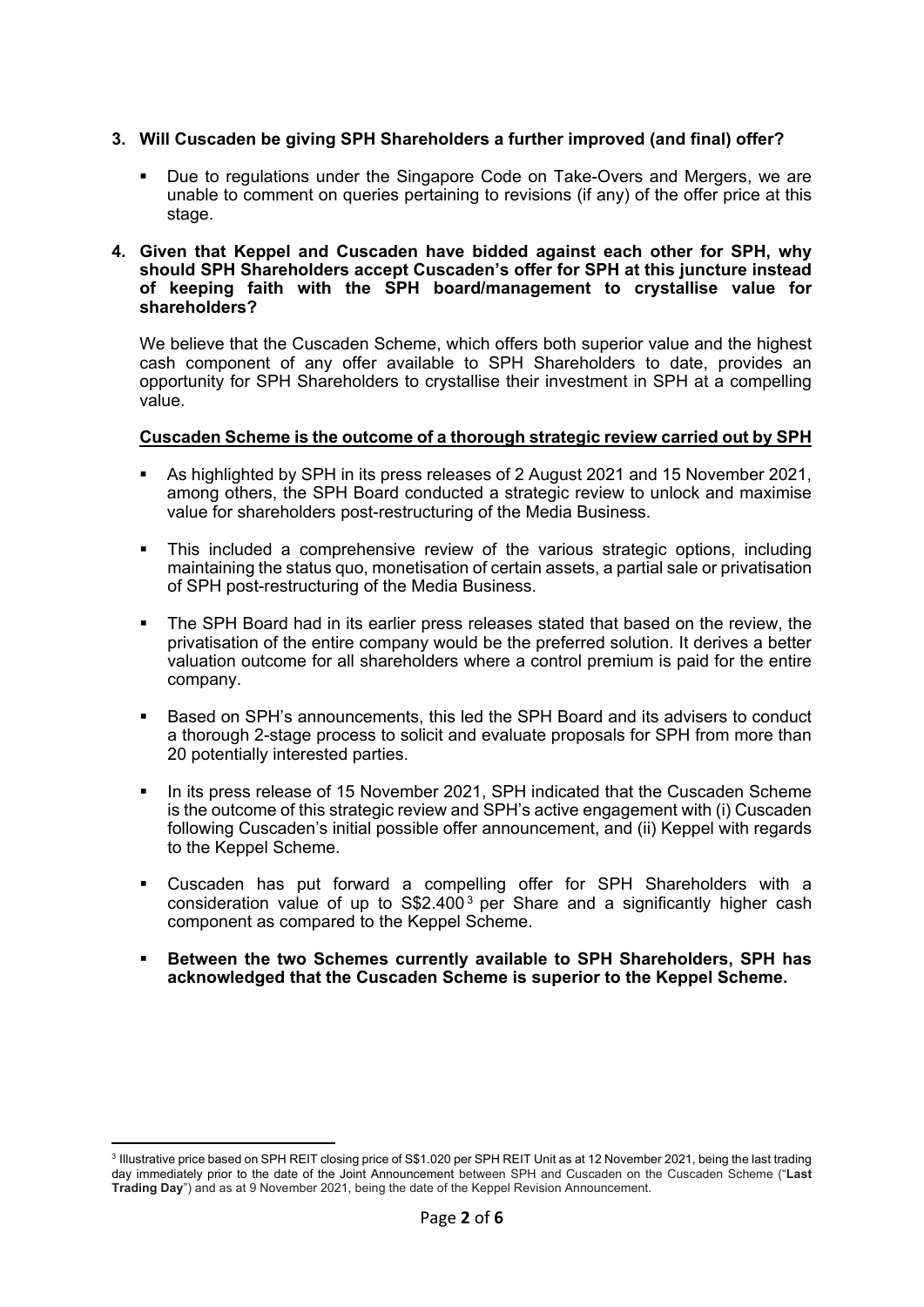# **Cuscaden Scheme delivers compelling value to SPH Shareholders**

We believe the Cuscaden Scheme offers compelling value and maximises optionality for SPH Shareholders:

- a) it represents an opportunity for SPH Shareholders to realise their investment at an attractive premium of up to  $60\%$ <sup>[4](#page-2-0)</sup> to the last undisturbed trading price of SPH<sup>5</sup>;
- b) it fully values SPH at a premium of up to 10%6 to SPH's FY2021 pro forma NAV per SPH share of S\$2.18<sup>6</sup>; and
- c) it provides each SPH Shareholder maximum optionality to choose the option that best suits their individual investment needs, with the opportunity to elect between either (i) the Cuscaden All Cash Consideration or (ii) the Cuscaden Cash and Units Consideration.
	- This flexibility allows SPH Shareholders electing the Cuscaden All Cash Consideration to receive their proceeds with value certainty and no potential transaction costs, particularly in an environment of rising interest rates and the continued impact of Covid-19.
	- SPH Shareholders who prefer to continue to enjoy the future growth and dividends of SPH REIT can elect for the Cuscaden Cash and Units Consideration, while still receiving a meaningful cash consideration.

#### **Cuscaden Scheme is the highest offer available to SPH Shareholders to date**

- The Cuscaden Scheme represents a consideration value of up to S\$2.400 per share, at a premium to any other offer available to SPH Shareholders, and with a higher cash component up to 100%.
- The Cuscaden All Cash Consideration results in no brokerage fees and/or price uncertainty around the value realised on any consideration paid in REIT units.
- Based on the latest closing prices on 10 December 2021, the value of the Keppel Scheme represents S\$2.324, compared to S\$2.372 for the Cuscaden Scheme under the Cuscaden Cash and Units Consideration, and S\$2.360 under the Cuscaden All Cash Consideration.

#### **Cuscaden / Keppel implied scheme consideration value over time[7](#page-2-3)**

 Both options under the Cuscaden Scheme consistently have higher total consideration value and a greater cash component as compared to the Keppel Scheme consideration.

<span id="page-2-0"></span><sup>4</sup> Based on illustrative Cash and Unit Consideration of S\$2.400 per Share based on SPH REIT closing price of S\$1.020 per SPH REIT Unit as at the Last Trading Day and as at 9 November 2021, being the date of the Keppel Revision Announcement.

<span id="page-2-1"></span><sup>5</sup> Based on the last close as at 30 March 2021, being the last trading day prior to the announcement of the SPH Strategic Review.

<span id="page-2-2"></span> $6$  Based on Implied P / NAV based on Cuscaden's Cash and Units Consideration, as provided by SPH in its press release of 15 November 2021.

<span id="page-2-3"></span><sup>7</sup> Illustrative price based on closing prices from 15 November 2021, being the date of the Cuscaden Joint Announcement, and up to 10 December 2021.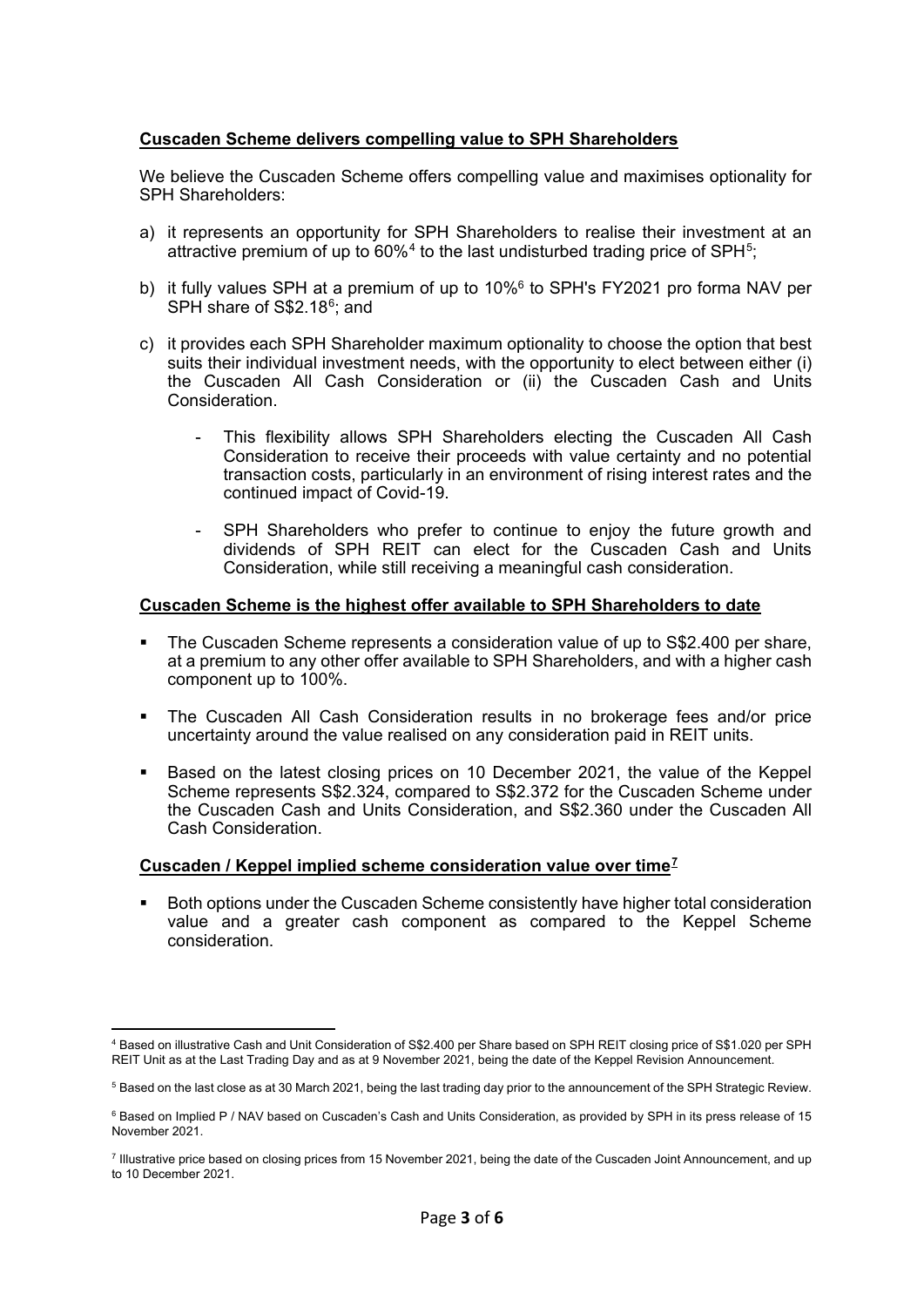In fact, the difference in value between both schemes **has widened over time[8](#page-3-0)**, between 15 November 2021 (being the date SPH acknowledged that the Cuscaden Scheme is a superior proposal in the Cuscaden Joint Announcement) and the latest closing prices as of 10 December 2021.



- **5. What are the long-term plans for SPH REIT should the Cuscaden Scheme be successful? What is Cuscaden's intention with regard to the listing status of SPH REIT? If a chain offer is triggered, what are the factors that will determine the chain offer price for SPH REIT, given the current trading price at \$1.01 as of 22 November 2021?**
	- As disclosed in the Cuscaden Joint Announcement, the level of ownership by Cuscaden and its concert parties in SPH REIT immediately post completion of the Cuscaden Scheme (including those SPH REIT Units held by the Company after the completion of the DIS) would vary between 20% and 66% of SPH REIT Units with the eventual level of election by SPH Shareholders for either of the two Consideration options provided.
	- If more SPH Shareholders elect for the All Cash Consideration, Cuscaden and its concert parties would hold more SPH REIT Units. If more SPH Shareholders elect for the Cash and Units Consideration, Cuscaden would hold fewer SPH REIT Units.
	- If Cuscaden and its concert parties end up holding 30% or more of SPH REIT Units post completion of the Cuscaden Scheme, a chain offer ("SPH REIT Chain Offer") for all of the units in SPH REIT will be triggered in compliance with the Singapore Code on Take-Overs and Mergers.
	- As stated in our clarification announcement on 1 November 2021, the minimum offer price for the SPH REIT Chain Offer, if and when made, will be S\$0.964 fully in cash for each SPH REIT Unit. Cuscaden will not be obliged to offer a higher price than S\$0.964 per SPH REIT Unit.
	- If a SPH REIT Chain Offer is made, Cuscaden will provide further information on its intentions as required under the Singapore Code on Take-Overs and Mergers. Also, depending on the level of acceptance by SPH REIT Unitholders, Cuscaden and its concert parties may end up holding an aggregate of between 30% and 100% of SPH REIT Units post completion of the SPH REIT Chain Offer.

<span id="page-3-0"></span><sup>&</sup>lt;sup>8</sup> Comparing the Cuscaden All Cash Consideration against the Keppel Scheme consideration.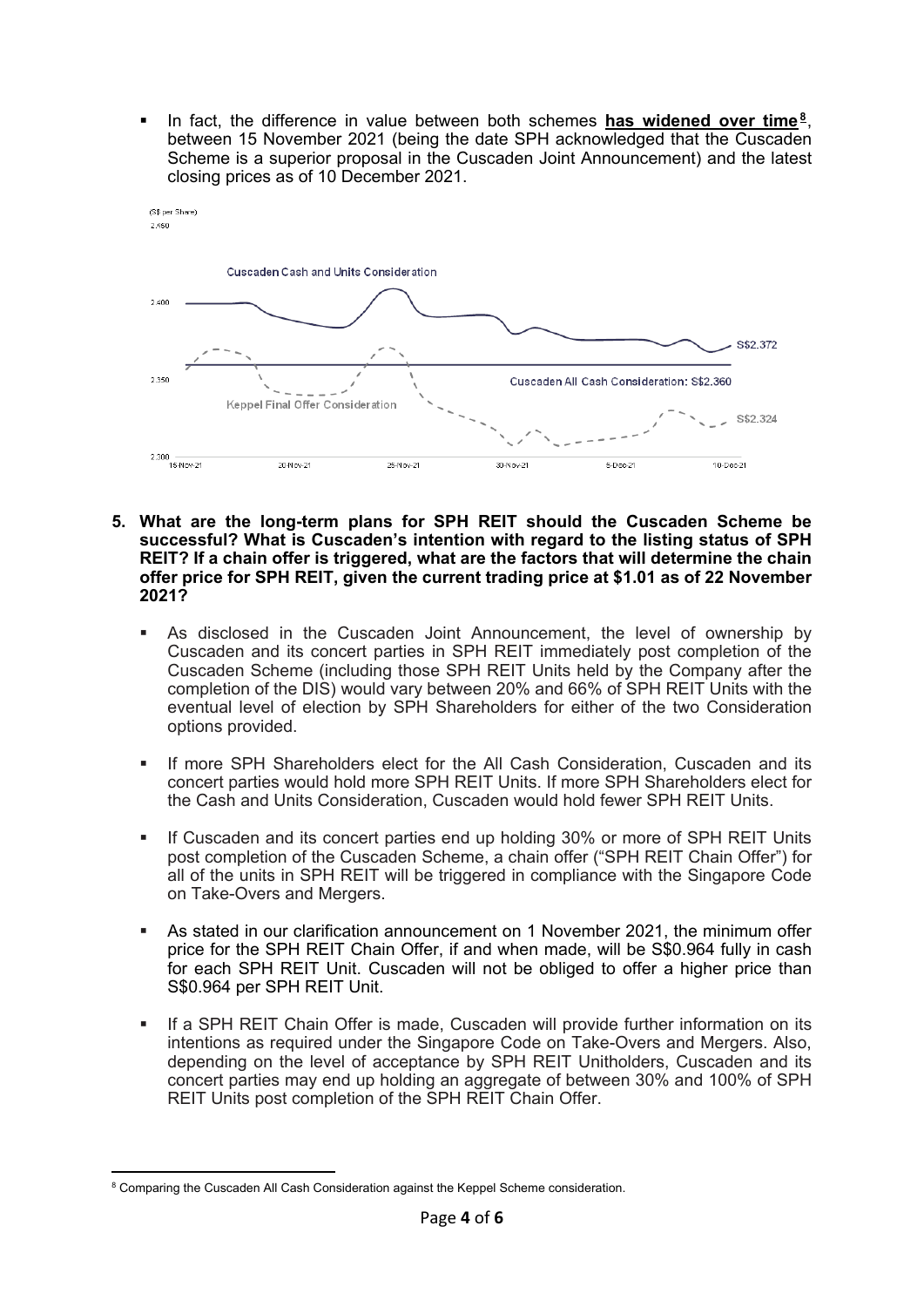- **6. Can Cuscaden confirm that SPH is free to schedule its Cuscaden Scheme Meeting (without the 8-week buffer) if the Keppel Scheme is not approved by SPH Shareholders on 8 December? If so, when is the earliest the Cuscaden Scheme Meeting can be held? Will Cuscaden be conducting a Scheme meeting and/or have live "Q&A" and live voting at the hybrid/online Scheme Meeting? What are the outstanding milestones that may delay the expected completion date?** 
	- On 24 November 2021, SPH announced that the Keppel Scheme Meeting will be held after 8 December 2021 due to a delay arising solely from obtaining the requisite approvals from regulators such as the SIC and the SGX-ST or finalisation of the IFA's opinion.
	- Given this announcement, Cuscaden will respond to this question in due course once there is further clarity on the Keppel Scheme Meeting.

# **Cuscaden looks forward to the support of SPH Shareholders in bringing them this Compelling and Superior Offer.**